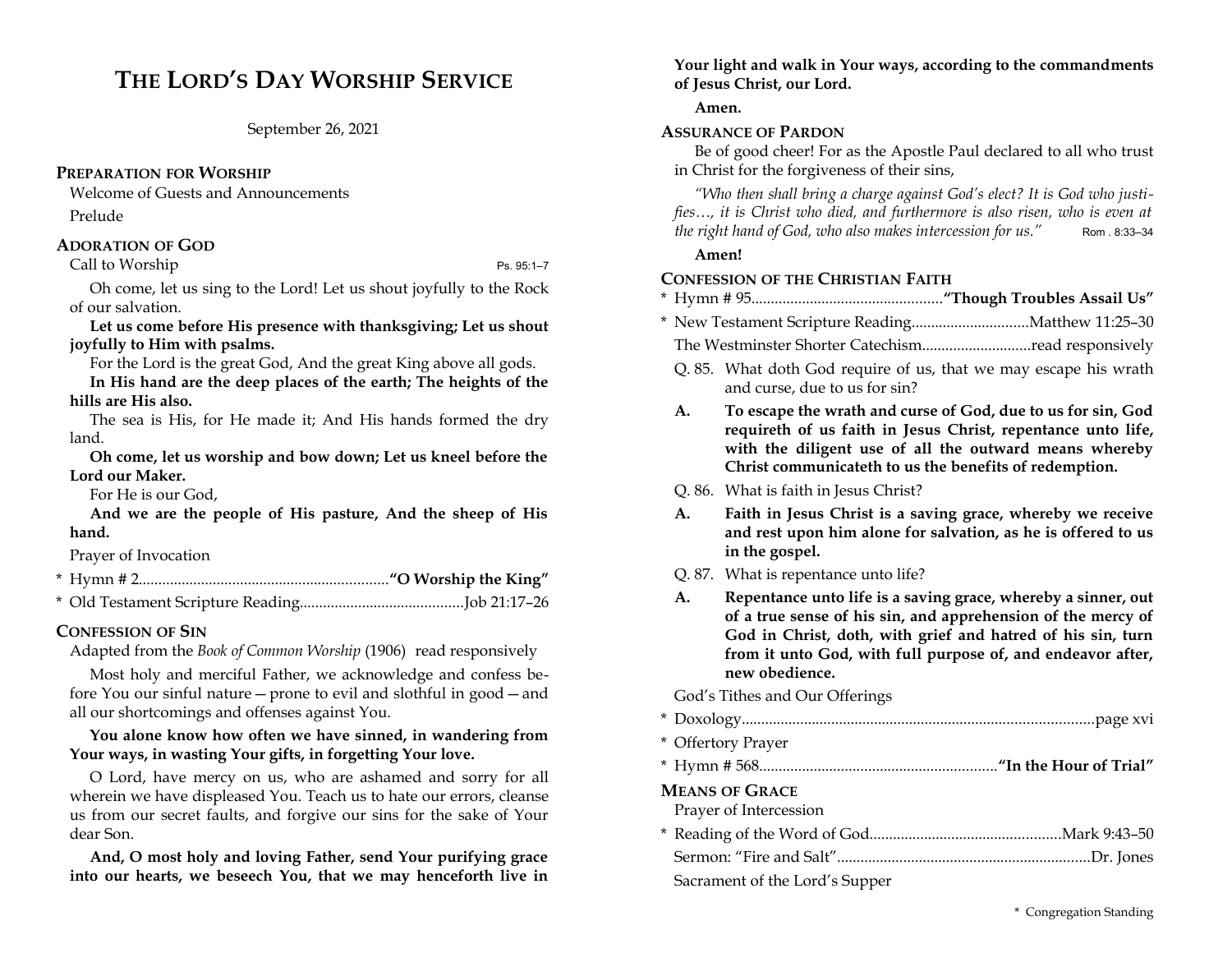**RESPONSE AND BLESSING**

\* Hymn # 670...........................**"If Thou But Suffer God to Guide Thee"**

\* Benediction

\* Congregational Threefold Amen

## Mark 9:43–50 (NKJV)

 $43$  If your hand causes you to sin, cut it off. It is better for you to enter into life maimed, rather than having two hands, to go to hell, into the fire that shall never be quenched—<sup>44</sup> where *'Their worm does not die And the fire is not quenched.'* <sup>45</sup> And if your foot causes you to sin, cut it off. It is better for you to enter life lame, rather than having two feet, to be cast into hell, into the fire that shall never be quenched— <sup>46</sup> where *'Their worm does not die And the fire is not quenched.'* <sup>47</sup> And if your eye causes you to sin, pluck it out. It is better for you to enter the kingdom of God with one eye, rather than having two eyes, to be cast into hell fire—<sup>48</sup> where 'Their worm does not die And the fire is not quenched.' <sup>49</sup> "For everyone will be seasoned with fire, and every sacrifice will be seasoned with salt.<sup>50</sup> Salt *is* good, but if the salt loses its flavor, how will you season it? Have salt in yourselves, and have peace with one another."

## **Contact Information**

DeRidder Presbyterian Church 257 Church Street DeRidder, Louisiana 70634 Phone: (337) 462–3911 email: pastor@deridderpresbyterian.org

**www.DeRidderPresbyterian.org**

 $\begin{pmatrix} 0 & 0 & 0 \ 0 & 0 & 0 \end{pmatrix}$  $\circledcirc$ DeRidder Presbyterian Church  $\Diamond$ September 26, 2021 Reverend Dr. James A. Jones, Jr. Pastor " To Glorify God, and Enjoy Him Forever "  $\mathcal{P}(\mathcal{P})$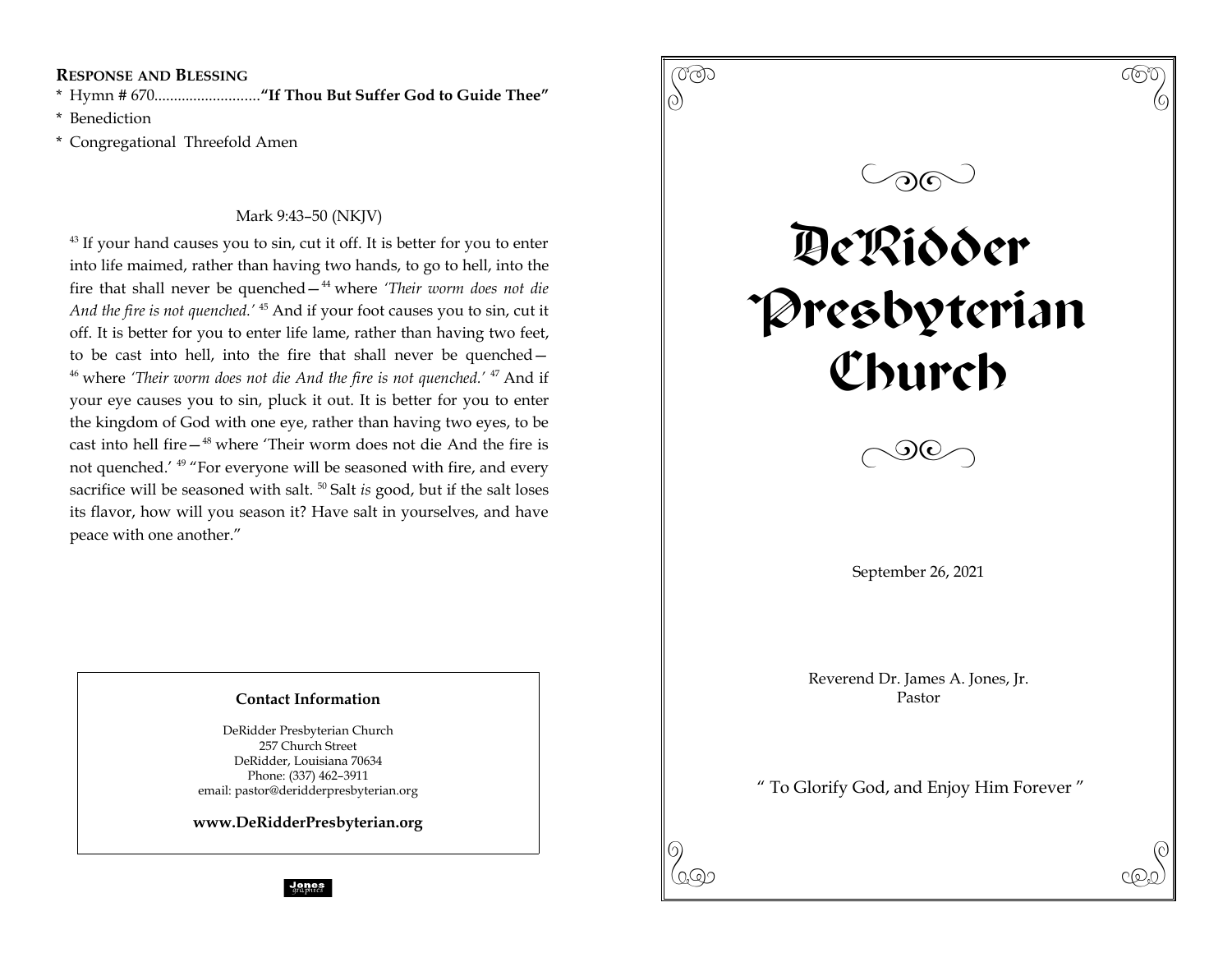# DeRidder Presbyterian Church Announcements

#### **September 26, 2021**

We welcome all worshipers, especially our new visitors. Please talk to the pastor about scheduling a visit in your home this week.

**COMMUNION**—We observe the Lord's Supper each Lord's Day during our corporate worship. The center cups contain grape juice for those who cannot partake of the wine in good conscience.

**SCRIPTURE READINGS** – Please take the time now to mark the places in your Bibles for the Scripture readings later in the service.

**BIBLE STUDY**—This Wednesday we will continue our Bible Study. Please continue with Chapter 3 from the *Grace Essentials* series, "Living with the Living God."

# Weekly Schedule

#### **Sunday**

**Wednesday**

|--|--|--|--|--|

#### **Community Pregnancy Center**

420 McMahon Street DeRidder, Louisiana 70634 (337) 463–9500

Office Hours: Tues. and Wed. 8:30 A.M. to 3:30 P.M.

## DeRidder Presbyterian Church Prayer Requests

**THE CHURCH**

|                     | Pastor Wang Yi & Early Rain Covenant Church, China                                |  |
|---------------------|-----------------------------------------------------------------------------------|--|
|                     | Pastor James Coates & GraceLife Church, Canada                                    |  |
|                     | Pastor Steve Richardson (Vanguard) & mission work in Tillsonburg, Ontario, Canada |  |
| <b>MISSIONARIES</b> |                                                                                   |  |
|                     |                                                                                   |  |
|                     | Bill CarrMokahum Ministry Center (Native American Ministry) in Bemidji, MN        |  |
|                     |                                                                                   |  |
|                     |                                                                                   |  |
|                     |                                                                                   |  |

### **CHILDREN & GRANDCHILDREN**

**(Under Age 20)**

| Laynie Burch (non com member)  | Matthew Lungrin (com member)     |
|--------------------------------|----------------------------------|
| Abigail Godwin (assoc member)  | Theresa Lungrin (non com member) |
| Abigail Holly (non com member) | Aria Morrison (non com member)   |
| Andrew Holly (com member)      | Cora Saladin (assoc member)      |
| Noah Holly (com member)        | Evelyn Saladin (assoc member)    |
| Stephen Holly (com member)     |                                  |
|                                |                                  |

#### **SERVICE MEN & WOMEN**

#### **GENERAL HEALTH & OTHER CONCERNS**

#### **CANCER**

| Rita MunsonOvarian Clear Cell Carcinoma (OCCC); immunotherapy success |  |
|-----------------------------------------------------------------------|--|
|                                                                       |  |
|                                                                       |  |
|                                                                       |  |
|                                                                       |  |